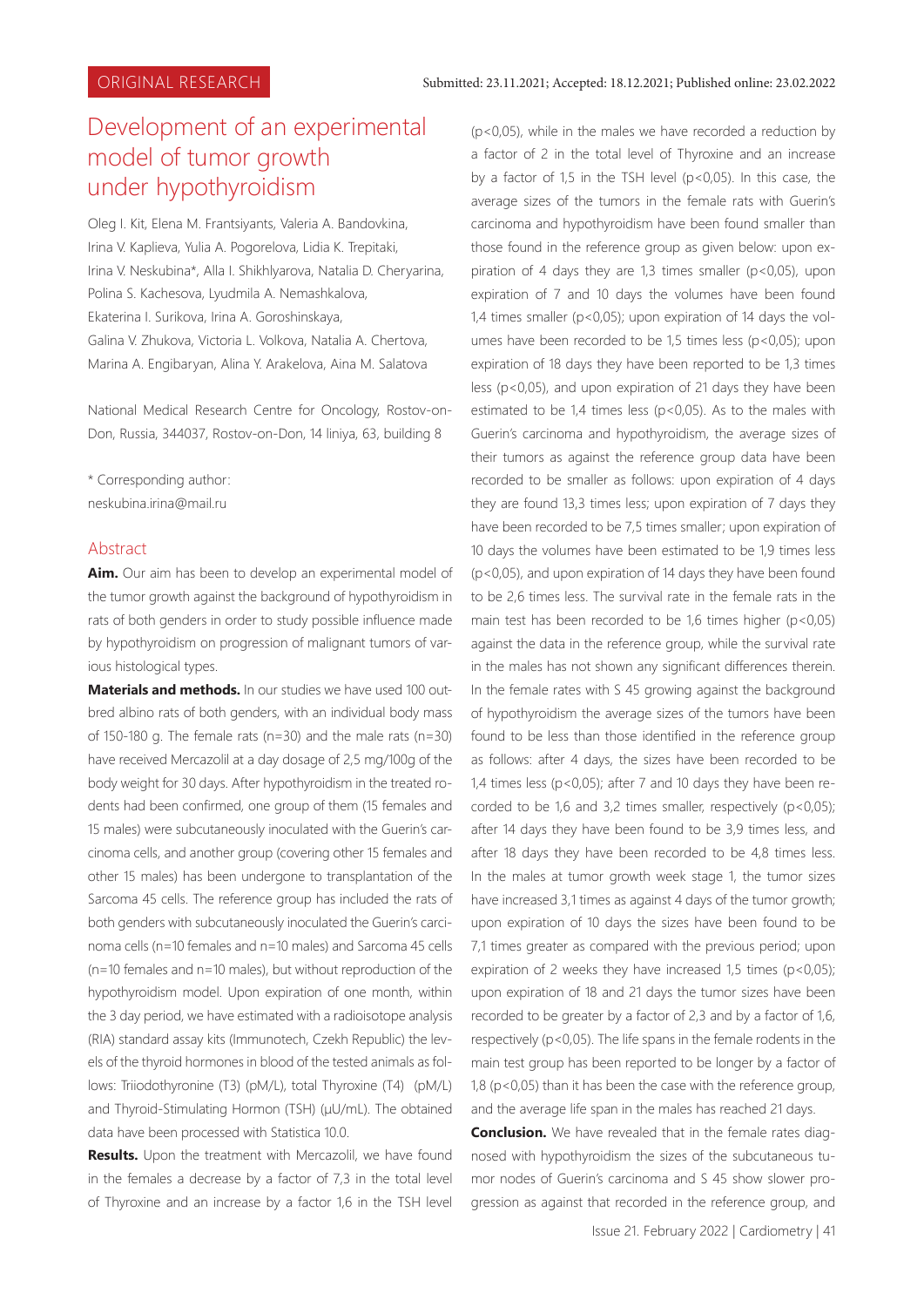the life span recorded in the above rodents has been found as significantly longer, while in the male rats with hypothyroidism we have observed an irregular, slower, progression of the tumor nodes of Guerin's carcinoma and S 45 within the period of 14 days, but subsequently we have detected the same progression rate as it is the case with the reference group data.

#### Keywords

Hypothyroidism, Experimental model, Rats, Guerin's carcinoma, Thyroxine, Triiodothyronine, Thyroid-Stimulating Hormon

#### Imprint

Oleg I. Kit, Elena M. Frantsiyants, Valeria A. Bandovkina, Irina V. Kaplieva, Yulia A. Pogorelova, Lidia K. Trepitaki, Irina V. Neskubina, Alla I. Shikhlyarova, Natalia D. Cheryarina, Polina S. Kachesova, Lyudmila A. Nemashkalova, Ekaterina I. Surikova, Irina A. Goroshinskaya, Gаlina V. Zhukova, Victoria L. Volkova, Natalia A. Chertova, Marina A. Еngibaryan, Alina Y. Arakelova, Aina M. Salatova. Development of an experimental model of tumor growth under hypothyroidism. Cardiometry; Issue 21; February 2022; p. 41-49; DOI: 10.18137/cardiometry.2022.21.4149; Available from: http://www.cardiometry.net/issues/no21-february-2022/development-experimental-model

## Introduction

The dynamic capability of biological systems to maintain the required flexible homeostatic balance by responding to environmental challenges is a salient feature of the normal health state in an organism. In this context, hormones released by the thyroid gland (thyroid hormones referred to as TH) are double-play actors in the homestatic regulation: first they are participators therein, and second they are at the same time controllable units. They are targeted at a wide range of metabolism effects, however, to a greater extent, at the same time they are externally controllable agents. Dysfunction of the thyroid gland including hypothyroidism is found in females more often as compared with males: the incidence rate is reported to be 2-9 times higher [1], but unfortunately in addition to the fertility and bone tissue aspects there is no proper understanding of what is possible influence made by the gender aspects on the typical features of various diseases: that's applicable to international level research and refers both to clinical studies and epidemiologic cohorts. At present, the generally accepted experimental approaches with the use of mice as models to investigate actions and effects produced by thyroid hormones have involved the experimental use of mice of the same gender only; moreover sometimes it is even ignored which gender is subjected to research studies. In 2014 Nature has appealed to the scientific community to make stronger efforts in exploring specific influences made by the gender on manifestation, prediction of possible outcome and treatment of diseases that subsequently has been supported by the Endocrine Society [2]. Besides "American thyroid association guide to investigating thyroid hormone economy and action in rodent and cell models" published in 2013 has issued recommendations to conduct gender-specific studies, since responding to TH disorders may differ depending on the gender [3].

Based on the mouse model, H. Rakov et al. have detected some apparent gender-related differences in the functional behavior, metabolic and biochemical parameters in mice diagnosed with hypothyroidism [4]. The above researchers have shown that it is precisely the gender that is an important modifier of actions and effects of the thyroid hormones that result in different phenotype-, metabolism- and biochemistry-related markers of hypothyroidism in male with female mice.

Experimental evidence data have confirmed the fact that Thyroxine (T4) and Triiodothyronine (T3) make their proliferative and an anti-apoptotic action and effects on cancer cells by regulating gene expression and stimulating estrogen-like effects that indicates that there is a relationship between the dysfunction of the thyroid gland and the risk of the onset of cancer [5].

However the relevant epidemiologic studies have supplied us with some contradictory data [6]. In a meta-analysis of some observation data published before 2019 there has not been revealed any statistically significant relation between hypothyroidism and a risk of the onset of breast cancer, but at the same time two recent research studies have declared that there is a lowering of risk of the onset of breast cancer linked with hypothyroidism [7, 8]. In contrast, some other investigations [9] have demonstrated that there is a higher risk of breast cancer in females with hyperthyreosis as compared with females having no dysfunction of the thyroid gland that has been supported by the results from another meta-analysis and a randomized study [7]. Following this way, revealed has been a more aggressive impact of the brain metastases under primary lung, breast and kidney cancer as well as skin melanoma on the hormonal status in the affected patients.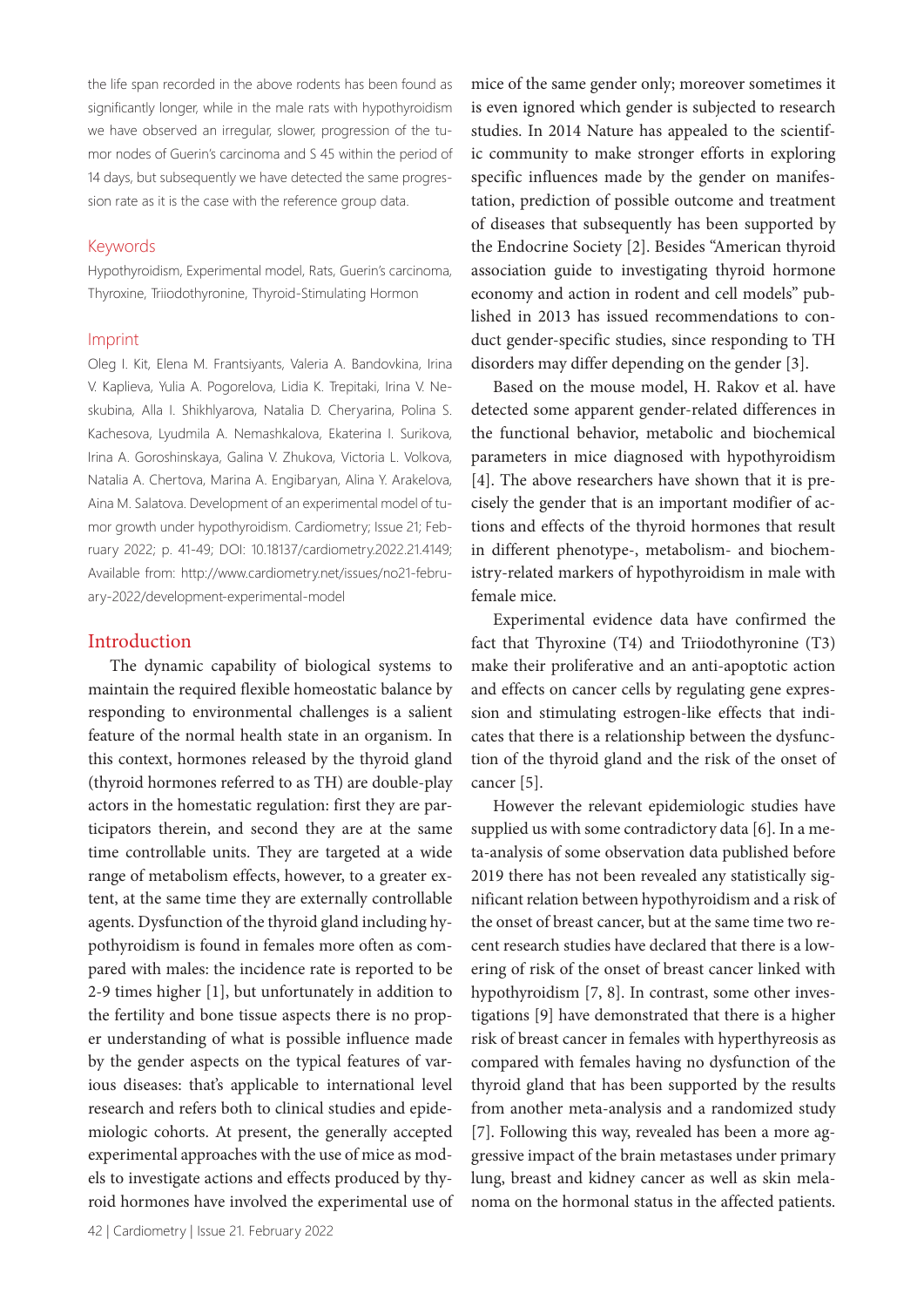The authors thereof are of the opinion that the paraneoplastic abnormalities in the content of the thyroid hormones and cortisol should be taken into consideration in treatment of this sort of patients.

In view of the existing clinical context, when not only women, but also men suffer from hypothyroidism, taking into account the fact that the consequences of this disease, among them cancer, may be gender-dependent, it is reasonable to apply an experimental model in mice to provide an extensive, a more comprehensive, investigation of a possible influence of the gender on the actions and effects made by the thyroid hormones.

Development of experimental models is an integral part of research to discover the nature of malignant tumors and search for new ways to produce the desired effect thereon [10, 11, 12, 13, 14]. In this connection, the models confirming the substantial contribution of comorbidity to the onset and progression of malignant tumors are of particular interest. So, METHOD OF THE MELANOMA B 16 MA-LIGNANT GROWTH IN MICE MODIFICATION WITH CHRONIC PAIN (Pat. RU No. 2650587 C1), METHOD OF STIMULATING CHRONIC PAIN OF MALIGNANT GROWTH IN LUNG RATS (Pat. RU No. 2676641 С) and METHOD FOR REVERSING GENETICALLY DETERMINED INHIBITION OF GROWTH OF A MALIGNANT TUMOR IN EXPER-IMENT (Pаt. No.2718671 С1) [15,16,17] have shown that the chronic neurogenic pain is a factor stimulating the growth and progression of malignant tumors of different histogenesis, and it is even capable of reversing the genetically determined inhibition of the melanoma growth in animals with the urokinase gene knockout that implies an inhibition of its growth.

The aim of our experimental research has been a development of an experimental model of a tumor growth against the background of hypothyroidism in rats of both genders in order to investigate an influence made by hypothyroidism on progression of malignant tumors of different histological structures.

# Materials and methods

Our experiment has been conducted using 100 outbred albino rats of both genders, with an individual body mass of 150–180 g. The experimental rodents have been supplied by the Federal State Medical & Biological Institution "Research Center of Biomedical Technologies" (Branch Andreevka, Moscow Region)

at the Federal Medical & Biological Agency. The laboratory animals were kept under natural lighting conditions with free access to water and food. The research in the animals was completed in full compliance with the Directive 86/609/EEC on the Protection of Animals Used for Experimental and Other Scientific Purpose, in accordance with the International Guiding Principles for Biomedical Research Involving Animals and Order No. 267 "Approval of the Rules of Laboratory Practice" dated June, 19, 2003 issued by the Ministry of Health of the Russian Federation. Manipulations with animals were performed in the box in compliance with the generally accepted rules of asepsis and antisepsis.

We have used in our research cell lines of Guerin's carcinoma and Sarcoma 45 delivered by the Federal State Budgetary Institution "N. N. Blokhin Russian National Oncology Research Center" at the Ministry of Health of the Russian Federation. The material for the inoculation was harvested from donor rats on tumor development day 12–16. The above mentioned laboratory animals were subcutaneously inoculated with the Guerin's carcinoma and Sarcoma 45 (S 45) cells by the standard subcutaneous injection of a volume of 0,5 ml of the tumor suspension cells in saline solution with a dilution ratio 1:10 in the right scapular region.

The outbred albino female rats (n=30) and male rats (n=30) have received Mercazolil at a day dose of 2,5 mg/100 g of body mass (the total dose is 75 mg/100 g of body mass) for 30 days. No avoidance of eating has been noted in the experiment with the animals; they have gained in their individual weight, but at the same time recorded have been deterioration of their external skin and hair coat appearance, some mobility problems and sleepiness in them. Upon obtaining the state of stable hypothyroidism with the use of Mercazolil for the purpose of investigations of an impact of the disease on the growth of malignant tumors of different histological structures, the animals of both genders (30 males and 30 females) with their confirmed hypothyroidism diagnosis have been divided into two test groups: one test group (15 females and 15 males) has been inoculated subcutaneously with the Guerin's carcinoma cells, and another test group (15 females and 15 males) has been inoculated subcutaneously with the Sarcoma 45 cells. For the purpose of tracing the hypothyroidism-free progression of the malignant tumor in the animals, we have used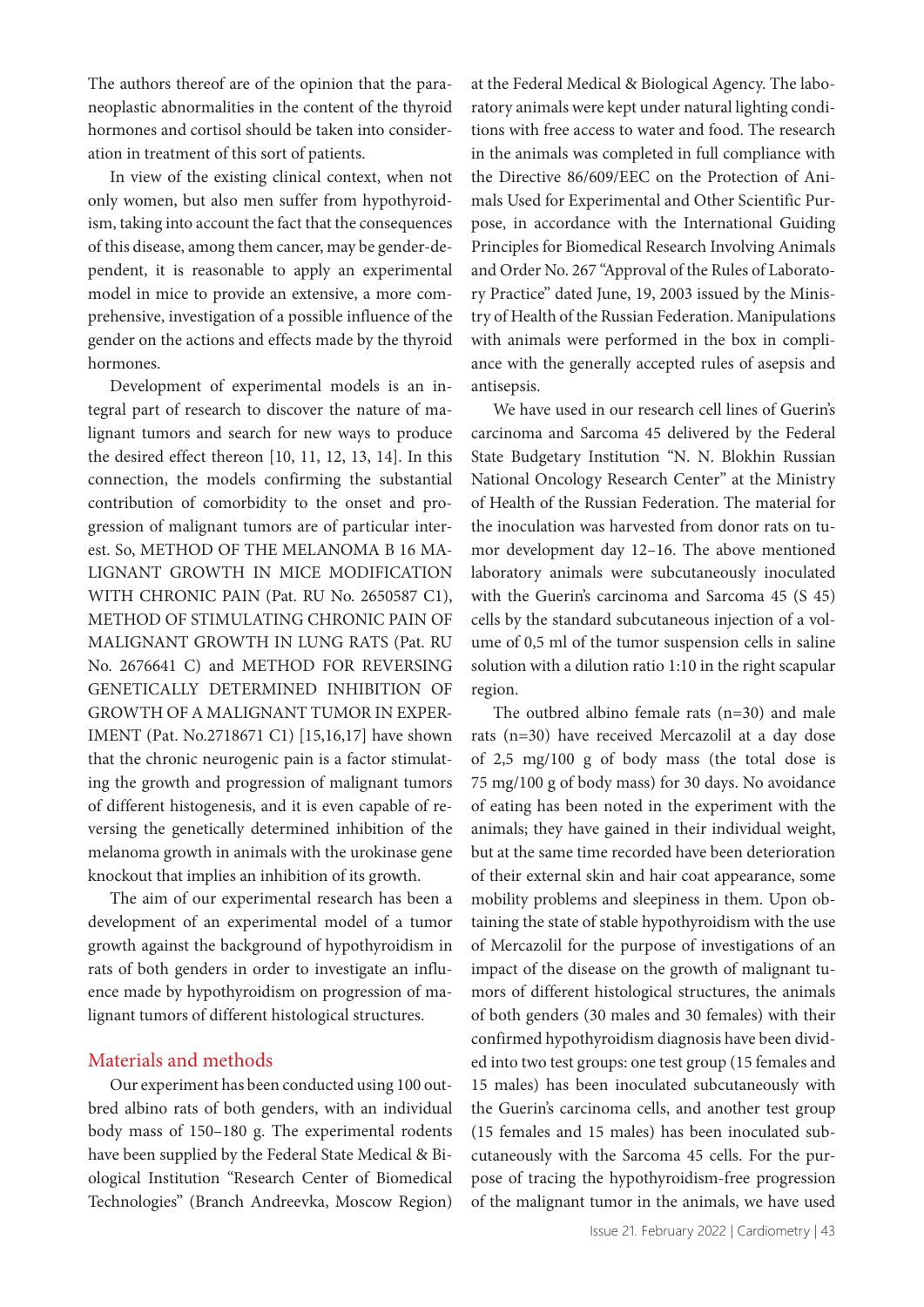the reference cohort of the rats of both genders, who had reached their sexual maturity and who had not be subjected to hyperthyroidism reproduction, to cover one group (n=10 females and n=10 males) inoculated subcutaneously with the Guerin's carcinoma cells and another (n=10 females and n=10 males) transplanted with the Sarcoma 45 line cells, at the same dose and with the same volume of the cell lines as it is the case with the main test group. Upon expiration of one month, within the 3 day period, we have estimated with a radioisotope analysis standard assay kits (Immunotech, Czekh Republic) the levels of Triiodothyronine (T3) (pM/L), total Thyroxine (T4) (pM/L) and Thyroid-Stimulating Hormon (TSH) (μU/mL).

The obtained experimental data have been processed with Statistica 10.0. The data have been analyzed for their compliance with the normal distribution law using the Shapiro-Wilk test (for small sample sizes). To make the comparison of more than two independent groups (for independent samples) we have utilized the Kruskal-Wallis test (when an independent variable consists of two or more categorical, independent groups). The table data are presented in the M±m form, where M is the arithmetic mean, and m is the standard error of the mean; in this case, p<0.05 has been taken as the level of statistical significance. The obtained results have been statistically processed in accordance with general guidelines applicable to medical research studies.

## Results

Upon treatment of the female rats with Mercazolil for 30 days per os, we have found in their blood a decrease in the total level of Thyroxine by a factor of 7,3 and an increase in the TSH level by a factor of 1,6 ( $p<0,05$ ), while in the males, who have been administered with Mercazolil for 30 days, a reduction 2 times in the total level of Thyroxine has been recorded and an increase 1,5 times in the TSH level has been reported (p<0,05) (see Table 1 herein). The detected low levels of Thyroxine and high levels of TSH after 30-day administration of Mercazolil at a dose of 2,5 mg/100 g of body weight bear witness to the fact that the designed stable state of hypothyroidism has been achieved.

Some specific features of the tumor growth upon the standard Guerin's carcinoma inoculation and those upon the same type inoculation against the background of hypothyroidism in rats of both genders are presented in Tables 2 and 3 herein.

#### Table 1

Level of thyroid hormones in serum in rats of both genders treated with Mercazolil

| Groups of animals<br>Hormones          | T4<br>(pM/L)               | TЗ<br>(pM/L)   | <b>TSH</b><br>$(\mu U/mL)$    |
|----------------------------------------|----------------------------|----------------|-------------------------------|
| Intact females<br>$(n=10)$             | $61,2 \pm 5,9$             | $1,05 \pm 0,1$ | $0,085\pm0,007$               |
| Mercazolil-treated<br>females $(n=30)$ | $8,41\pm0,81$ <sup>1</sup> | $1,25\pm0,11$  | $0.14 \pm 0.013$ <sup>1</sup> |
| Intact males<br>$(n=10)$               | 75,58±7,2                  | $1,46\pm0,12$  | $0.08 \pm 0.06$               |
| Mercazolil-treated<br>males $(n=30)$   | 38,06±3,4 <sup>1</sup>     | $1,11\pm0,09$  | $0.12 \pm 0.009$ <sup>1</sup> |

Note: <sup>1</sup> significant differences as compared with the respective values in the intact animals of the same gender p<0,05.

The subcutaneous tumor (Guerin's carcinoma) in the females in the main test group  $(n=15)$  has become detectable 4 days after the inoculation, and its average volume has reached at that time 0,125 cm<sup>3</sup>. Upon the inoculation, the above tumor has been produced in 80% of the females, while in 20% (n=3) of the female rats with hypothyroidism no Guerin's carcinoma has developed. At week 1 stage of the tumor progression we have recorded an increase 18,2 times in the tumor mass as against the mass recorded on tumor growth day 4; on 10 day we have found an increase 5,8 times in the volume compared with the previous stage, and upon expiration of 2 weeks the volume has been recorded to be greater by a factor of 2,1. 3 weeks after the Guerin's carcinoma inoculation we have observed an inhibition of the tumor growth, so that the volumes of the tumor in the females in the main test group have been found to be 1,4 times ( $p<0,05$ ) greater than those recorded after 18 days. Since day 11, with the tumor node enlargement in the animals, we have revealed some alopecia spots on the skin surface, which have shown a tendency towards their growth.

Upon expiration of 24 days of the tumor growth in the females in the main test group reported has been the first death case. Their average life span has been recorded to reach 29 days, with its maximum of 33 days (see Table 2 herein).

As to the females rats in the reference group (n=10), with the growing Guerin's carcinoma tumor against the normal levels of the thyroid hormones and TSH, the subcutaneous tumor was detectable after 4 days; its average volume has reached 0,165 cm<sup>3</sup>; the tumor cell productivity has achieved 100%. One week after the inoculation the average volume of the tumor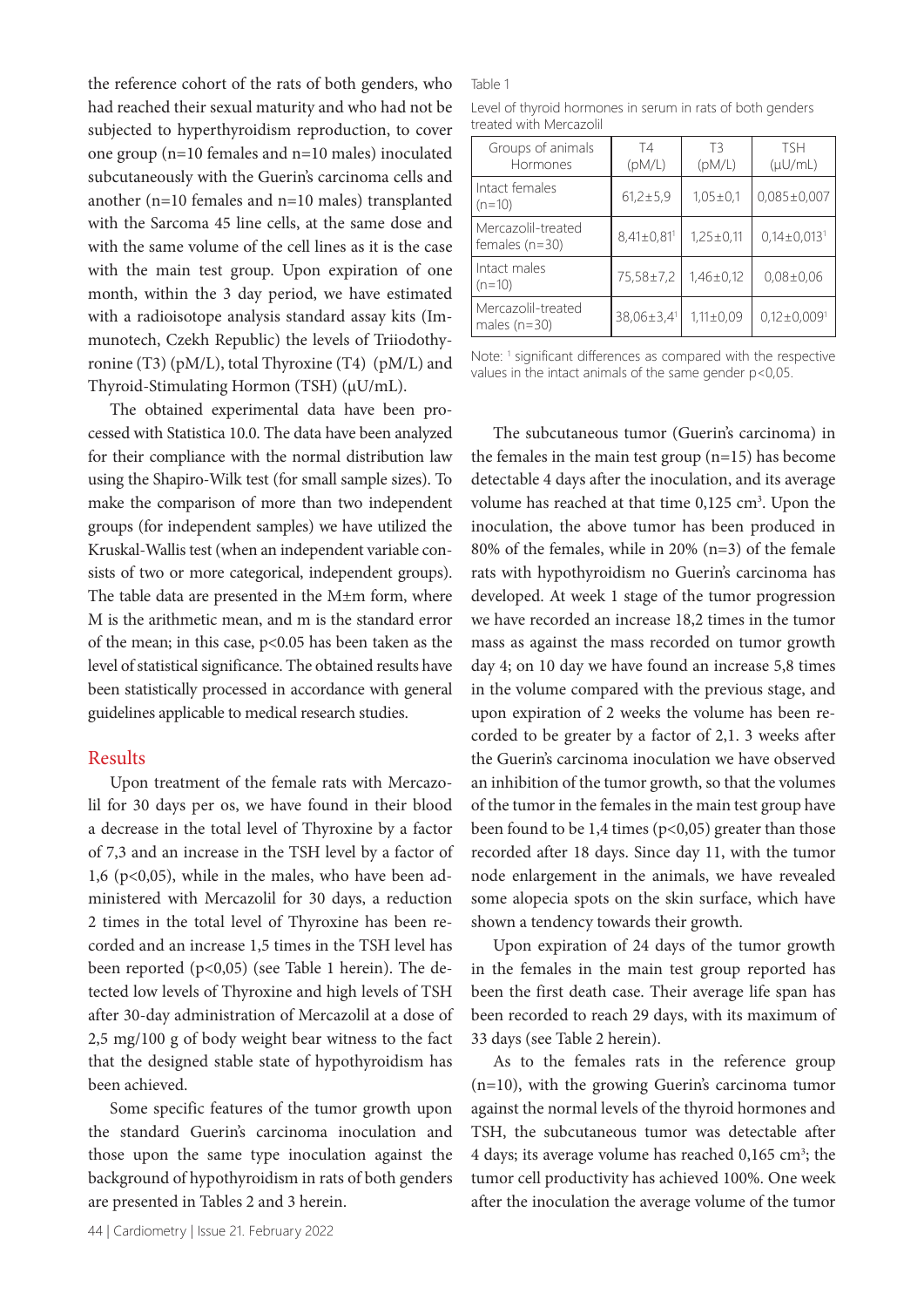#### Table 2

| Tumor growth dynamics und survival data in female rats with |  |
|-------------------------------------------------------------|--|
| Guerin's carcinoma                                          |  |

| Time of testing                               | Main test group<br>Hypothyriodism +<br>Guerin's<br>carcinoma<br>(averaged tumor<br>$V$ cm <sup>3</sup> ) | Reference<br>group<br>Guerin's<br>carcinoma only<br>(tumor V cm <sup>3</sup> ) |  |
|-----------------------------------------------|----------------------------------------------------------------------------------------------------------|--------------------------------------------------------------------------------|--|
| 4 days                                        | $0,125\pm0,012$ <sup>1</sup>                                                                             | $0,165\pm0,058$                                                                |  |
| 7 days                                        | $2,275\pm0.53$ <sup>1</sup>                                                                              | $3,18\pm0,33$                                                                  |  |
| 10 days                                       | 13,21±0,926 <sup>1</sup>                                                                                 | $18,4 \pm 2,42$                                                                |  |
| 14 days                                       | 27,28±1,62 <sup>1</sup>                                                                                  | 44,76±3,98                                                                     |  |
| 18 days                                       | $55,94 \pm 5,4$ <sup>1</sup>                                                                             | 70,3±4,78                                                                      |  |
| 21 days                                       | 75,73±6,88 <sup>1</sup>                                                                                  | $107,96 \pm 9,01$                                                              |  |
| Appearance of alopecia<br>on skin surface     | Beginning with<br>day 11                                                                                 | Not available                                                                  |  |
| Appearance of skin<br>necrosis                | Not available                                                                                            | Beginning with<br>day 14                                                       |  |
| Average life span (days)                      | $29.3 \pm 1.16$ <sup>1</sup>                                                                             | $18,2 \pm 1,38$                                                                |  |
| The first death case<br>recorded in the group | On day 24                                                                                                | On day 13                                                                      |  |
| The last death case<br>recorded in the group  | On day 33                                                                                                | On day 26                                                                      |  |

Note: <sup>1</sup> significant differences as compared with the respective values in the animals of the reference group p<0,05.

has increased by a factor of 1,9 ( $p$ <0,05) as compared with the data recorded after 4 days of the growth; the tumor volume increase by a factor of 5,8 has been identified upon expiration of 10 days, and upon expiration of 2 weeks it has been recorded to be increased 2,4 times as compared with the previous stages. Upon expiration of 18 days of the experiment the average volume of the tumor has been reported to be 1,3 times greater ( $p<0,05$ ), and 3 weeks after the inoculation it has become 1,9 greater ( $p<0,05$ ) as against the previous measuring stages. Beginning with week two, in the female rats in the reference group detected have been tumor necrosis cases. The first death case in the reference group has been reported on day 13, and the last case thereof has been recorded on day 26 of the experiment; the average life span of the animals has reached 18 days.

It has been revealed that in the females with the Guerin's carcinoma tumor growing against the background of hypothyroidism the average volumes recorded at all measuring stages are smaller than those found in the reference group as indicated below: on 4 day smaller by a factor of 1,3 (p<0,05), on day 7 and 10 it has decreased by a factor of 1,4 ( $p<0,05$ ); upon expiration of 14 days it has been found 1,5 times smaller

 $(p<0,05)$ ; upon expiration of 18 days it has been recorded 1,3 times smaller ( $p<0,05$ ), and on day 21 it has become 1,4 times smaller (p<0,05). In this case the survival of the female rats in the main test group has been found to be 1,6 times higher  $(p<0,05)$  than it is the case with the rats in the reference group. The first death case in the main test group has been reported on day 24, i.e. 14 days later than it is the case with the animals in the reference group.

Our survey of the data dynamics of the tumor growth of inoculated Guerin's carcinoma against the background of hypothyroidism is presented in Table 3 given herein.

Table 3

| Time of testing                               | Main test group<br>Hypothyriodism +<br>Guerin's<br>carcinoma<br>(tumor V cm <sup>3</sup> ) | Reference<br>group<br>Guerin's<br>carcinoma only<br>(tumor V cm <sup>3</sup> ) |
|-----------------------------------------------|--------------------------------------------------------------------------------------------|--------------------------------------------------------------------------------|
| 4 days                                        | $0.0375 \pm 0.0037$ <sup>1</sup>                                                           | $0.5 \pm 0.035$                                                                |
| 7 days                                        | $0,5\pm0,0023$ <sup>1</sup>                                                                | 3,82±0,27                                                                      |
| 10 days                                       | $7,94\pm0,80$ <sup>1</sup>                                                                 | $14,74 \pm 1,15$                                                               |
| 14 days                                       | $15,61\pm1,395$ <sup>1</sup>                                                               | $40,68 \pm 3,8$                                                                |
| 18 days                                       | 44,9±3,74                                                                                  | $52,84 \pm 5,48$                                                               |
| 21 days                                       | 72,93±7,09                                                                                 | 77,5±6,25                                                                      |
| Appearance of skin<br>necrosis                | Not available                                                                              | Beginning with<br>day 7                                                        |
| Average life span (days)                      | $23,7 \pm 2,12$                                                                            | $20.0 \pm 1.27$                                                                |
| The first death case<br>recorded in the group | On day 20                                                                                  | On day 14                                                                      |
| The last death case<br>recorded in the group  | On day 25                                                                                  | On day 24                                                                      |
|                                               |                                                                                            |                                                                                |

Tumor growth dynamics und survival data in male rats with Guerin's carcinoma against the background of hypothyroidism

Note: <sup>1</sup> significant differences as compared with the respective values in the animals of the reference group p<0,05.

The subcutaneous tumor (Guerin's carcinoma) in the male rats in the main test group (n=15) has become palpable 4 days after the inoculation, and its average volume has reached at that time  $0.0375 \text{ cm}^3$ . The capacity of the inoculated tumor cells to grow has been found in 100% of the males. At week 1 stage of the tumor growth, the tumor volume has increased by a factor of 13,3 as compared with the growth day 4 volume; after 10 days the volume has become larger by a factor of 15,9 against the data obtained in the previous test period; upon expiration of 2 weeks the volume has been recorded to be greater by a factor of 1,96 (p<0,05), and upon expiration of 18 days it has been detected to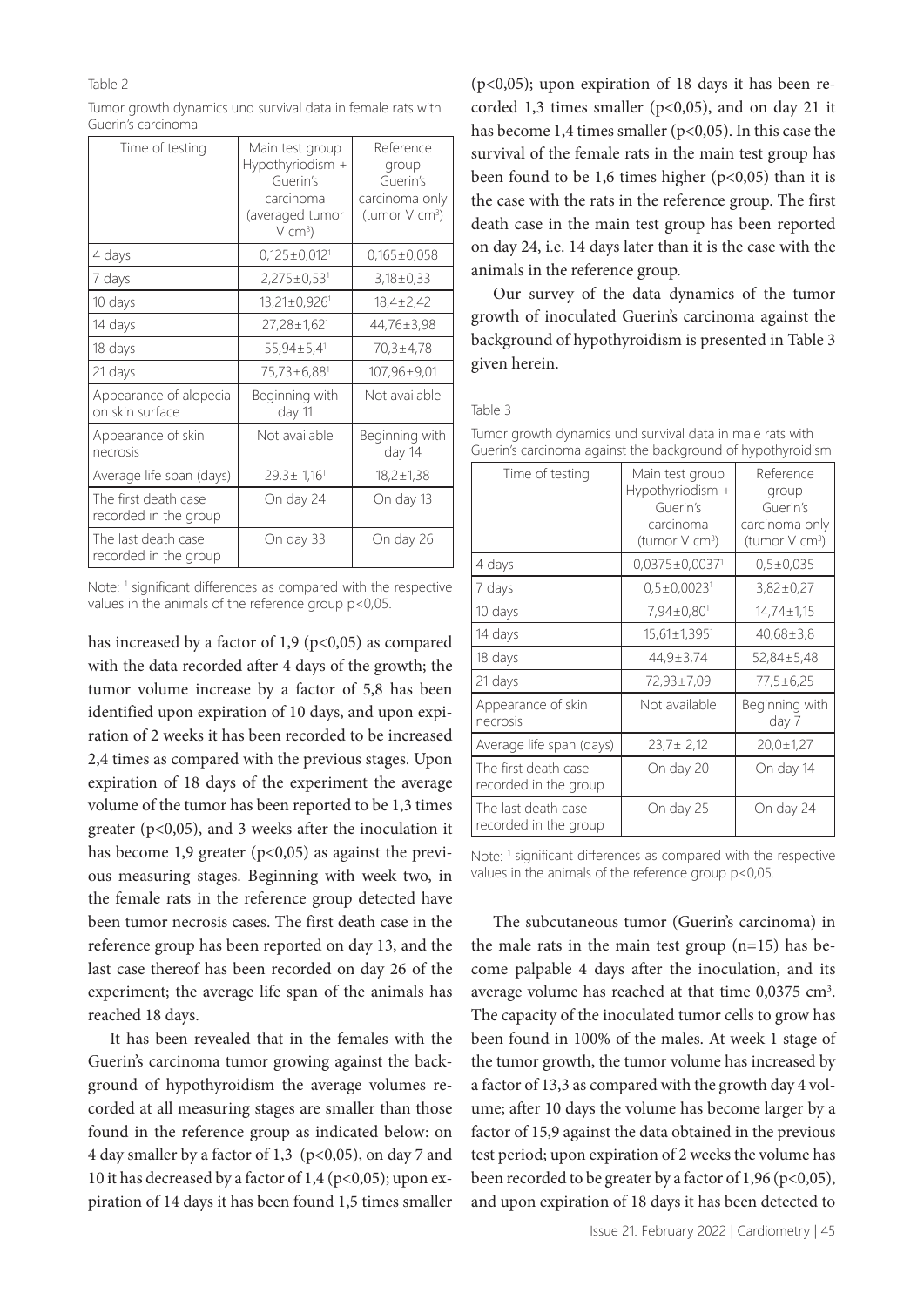be larger by a factor of 2,9. Later, 3 weeks upon the inoculation, the tumor volumes in the males in the main test group have increased 1,6 times  $(p<0,05)$  as compared with the respective data on day 18. The first death case in the main test group has been recorded on day 20 of the experiment. The average life span has reached in this case 23,7 days with its maximum of 25 days (see Table 3 herein).

As to the male rats in the reference group  $(n=10)$ , their subcutaneous tumor has become detectable on day 4 after the inoculation with its volume of  $0.5 \text{ cm}^3$ ; upon expiration of 7 days after the inoculation its average volume has become larger by a factor of 7,6; upon expiration of 10 days thereafter the tumor volume has increased 3,9 times and 14 days thereafter 2,8 times as against the measurements taken before. 18 days after the inoculation we have observed an inhibition of the tumor growth with an increase by a factor of 1,3 in its volume ( $p<0,05$ ), and upon expiration of 21 days the volume has been reported to be larger by a factor of 1,5 (p<0,05). The first death case in the reference group has been recorded on day 14 of the Guerin's carcinoma inoculation experiment, and the last death case has been observed therein on day 29, so that the average life span in this group has been reported to be 27 days.

Considering the male rats in the main test group with growing Guerin's carcinoma against the background of hypothyroidism, as compared with the data obtained in the reference animals, the average volumes of the tumor at experiment stages from day 4 till day 14 have been found smaller as follows: on day 4 smaller by a factor of 13,3, on day 7 smaller by a factor of 7,5, on day 10 smaller by a factor of 1,9 ( $p$ <0,05), and on day 14 smaller by a factor of 2,6. However on day 18 and 21 we have not observed any significant differences therein from the data recorded in the males in the reference group.

Our survey of the experimental data obtained by us on the tumor volumes and life spans in the female rats with inoculated Sarcoma 45 against the background of hypothyroidism is given in Table 4 herein.

The subcutaneous tumor of S 45 in the main test group female rats (n=15) has become palpable on day 4 after the tumor cell transplantation, and its average volume has reached 0,29 cm<sup>3</sup>. The experimental tumor in the female rats has been produced in 100% of the inoculation cases. At the week 1 stage of the tumor growth, the volume of the tumor has become larger by

#### Table 4

Tumor growth dynamics und survival data in female rats with inoculated Sarcoma 45 (S 45)

| Time of testing                               | Main test group<br>Hypothyriodism +<br>S 45<br>(tumor V cm <sup>3</sup> ) | Reference<br>group S 45<br>(tumor V cm <sup>3</sup> ) |
|-----------------------------------------------|---------------------------------------------------------------------------|-------------------------------------------------------|
| 4 days                                        | $0.29 \pm 0.012$                                                          | $0.23 \pm 0.020$                                      |
| 7 days                                        | $0.68 \pm 0.06$ <sup>1</sup>                                              | $1,1 \pm 0,10$                                        |
| 10 days                                       | $0.95 \pm 0.09$ <sup>1</sup>                                              | $3,08 \pm 0,31$                                       |
| 14 days                                       | $1,39\pm0,14$ <sup>1</sup>                                                | $5,42\pm0,50$                                         |
| 18 days                                       | $1,4\pm0,15$ <sup>1</sup>                                                 | $6,68\pm0.7$                                          |
| Average life span (days)                      | $32,4 \pm 1,2$ <sup>1</sup>                                               | $18,0 \pm 1,38$                                       |
| The first death case<br>recorded in the group | On day 24                                                                 | On day 12                                             |
| The last death case<br>recorded in the group  | On day 34                                                                 | On day 20                                             |

Note: <sup>1</sup> significant differences as compared with the respective values in the animals of the reference group p<0,05.

a factor of 2,3 as against its 4 day growth; on day 10 we have observed an increase by a factor of 1,4 in the tumor volume ( $p<0,05$ ), as compared with the sizes recorded before; upon expiration of 2 weeks the volume has become larger by a factor of  $1,4$  (p<0,05).

Upon expiration of 18 days after the S 34 inoculation, we have observed an inhibition of the tumor growth, and the recorded sizes thereof have shown no differences therein from those measured before. On day 24 of the experimental tumor growth period in the main test group females we have observed the first death case, and the average life span has been reported to be 32 days with its maximum of 33 days (see Table 4 herein).

As to the examined female rats in the reference group (n=10) with growing S 45 against the background of the normal values of thyroid hormones, the tumor has been palpable underneath the skin on day 4 with the tumor node average volume of  $0,23$  cm<sup>3</sup>, and in this group the tumor has been produced in 100% of the inoculation cases. Upon expiration of 1 week after the inoculation, the average volume of the tumor has increased 4,8 times as against the measurements taken on day 4; upon expiration of 10 days it has been recorded to be 2,8 times larger and after 2 weeks it has been observed to be 1,8 greater as compared with the respective previous experiment periods of time (p<0,05).

On day 18 of our experiment the average sizes of the growing tumor has been reported to be increased by a factor of 1, 3 ( $p<0,05$ ). The first case of the death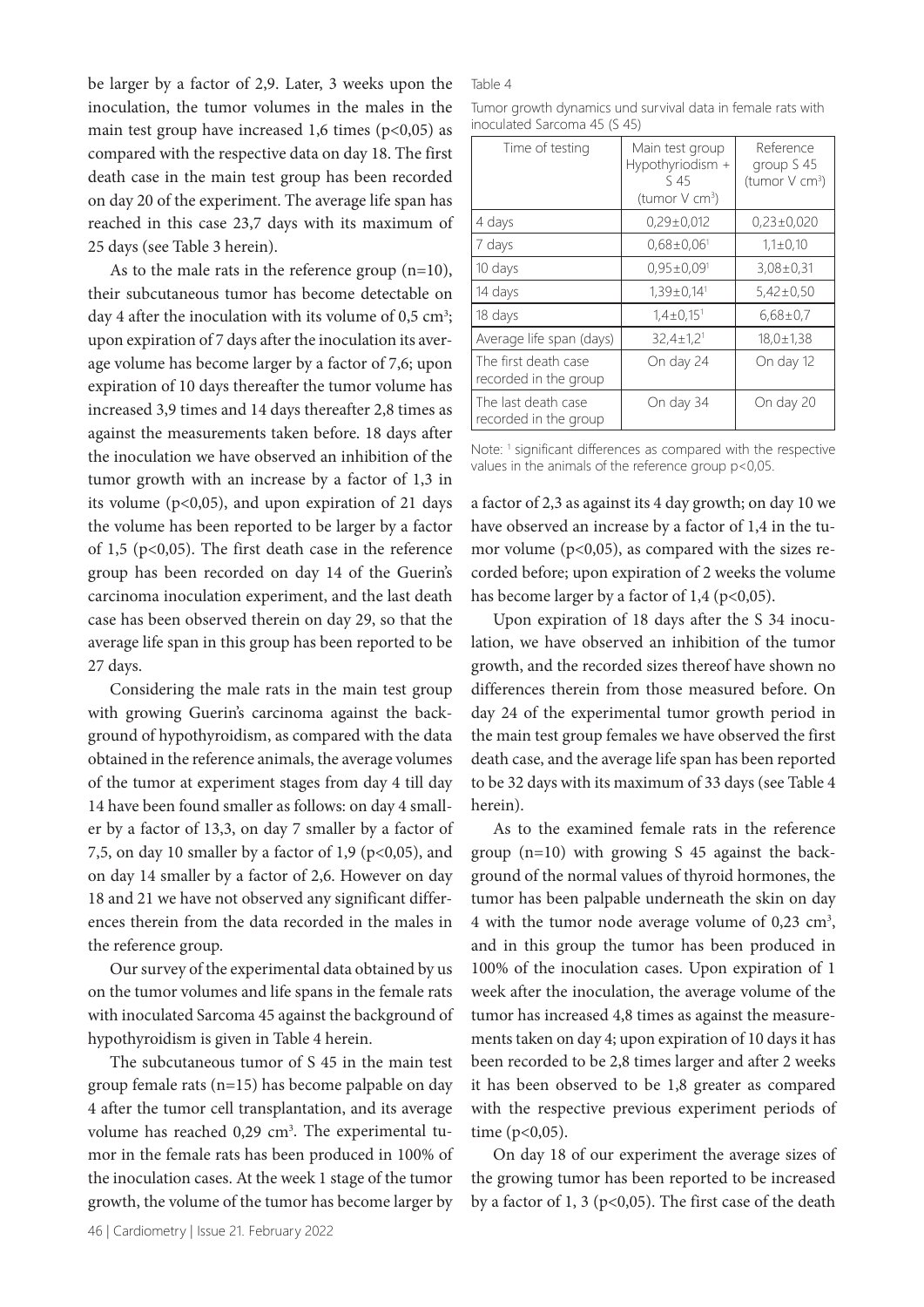of the animal in the reference group has been recorded on day 12, and the last case of the death has been reported on day 20, so that the average life span has reached 18 days.

We have revealed that the average volumes of the tumor in the females with S 45 growing against the background of hypothyroidism, measured at all stages of the experimental tumor progression, are smaller as compared with those found in the reference group animals: on day 4 the volume has been recorded to be smaller by a factor of  $1,4$  (p<0,05), on day 7 and day 10 smaller by a factor of 1,6 ( $p$ <0,05) and by a factor of 3,2, respectively; upon expiration of 14 days of the experiment it has decreased 3,9 times, and after 18 days of the experiment a reduction by a factor of 4,8 has been observed.

In this case, the survival for the female rats in the main test group has been reported to be 1,8 higher (p<0,05) than it is the case with that in the reference group rats. The first death case in the main group with S 45 has been recorded 12 days later as compared with the respective data obtained in the reference group.

The dynamics of progression of the subcutaneous S 45 tumor against the background of hypothyroidism in the male rats and their average life span data are indicated in Table 5 herein.

Table 5

|  | Tumor growth dynamics und survival data in male rats with |  |  |  |  |
|--|-----------------------------------------------------------|--|--|--|--|
|  | inoculated Sarcoma 45 (S 45)                              |  |  |  |  |

| Time of testing                               | Main test group<br>Hypothyriodism +<br>S 45<br>(tumor V cm <sup>3</sup> ) | Reference<br>group<br>S 45<br>(tumor V cm <sup>3</sup> ) |  |  |
|-----------------------------------------------|---------------------------------------------------------------------------|----------------------------------------------------------|--|--|
| 4 days                                        | $0.125 \pm 0.018$                                                         | $0.25 \pm 0.020$                                         |  |  |
| 7 days                                        | $0.39 \pm 0.18$                                                           | $0.56 \pm 0.08$                                          |  |  |
| 10 days                                       | $2,75\pm0,40$                                                             | $3,36\pm0.58$                                            |  |  |
| 14 days                                       | $4,05\pm0,60$                                                             | $4,2 \pm 0.7$                                            |  |  |
| 18 days                                       | $9,44\pm0.99$                                                             | $9,24\pm0.7$                                             |  |  |
| 21 days                                       | $14,8 \pm 1.5$                                                            | $11,8 \pm 1.5$                                           |  |  |
| Appearance of skin<br>necrosis                | Not available                                                             | Beginning<br>with day 14                                 |  |  |
| Average life span (days)                      | $21.3 \pm 1.21$                                                           | $20.0 \pm 1.38$                                          |  |  |
| The first death case<br>recorded in the group | On day 15                                                                 | On day 14                                                |  |  |
| The last death case<br>recorded in the group  | On day 22                                                                 | On day 22                                                |  |  |

Note: <sup>1</sup> significant differences as compared with the respective values in the animals of the reference group p<0,05.

The S 45 tumor located subcutaneously in the male rats in the main test group (n=15) has become identi-

fiable on day 4 after the experimental transplantation thereof, and its average volume has reached 0,125 cm<sup>3</sup>. The experimental tumor productivity has been produced in 100% of the inoculation cases in the males. At the week 1 stage the volume of the tumor has increased by a factor of 3,1 as against the measurements taken on day 4 of the experiment; on day 10 the volume thereof has become larger by a factor of 7,1 as compared with the respective previous stage; 2 weeks after the tumor transplantation the volume has been recorded to be greater by a factor of  $1,5$  ( $p<0,05$ ); upon expiration of 18 days it has become larger by a factor of 2,3, and upon measuring on day 21 it has been found to be greater by a factor of 1,6 ( $p<0,05$ ). The average life time has been recorded to be 21 days with its maximum of 22 days (see Table 5 herein). Considering the male rats in the reference group (n=10) with growing S 45 against the background of the normal values of thyroid hormones including TSH, the experimental subcutaneous tumor has become palpable on day 4 of the experiment, and the tumor node volume has reached 0,25 cm<sup>3</sup>; the experimental tumor inoculable capacity has achieved 100%. 1 week after the inoculation, the average volume of the experimental tumor has become 2,2 times larger as compared with that recorded on day 4; upon expiration of 10 days of the experiment it has been reported to be 6 times greater, and after 2 weeks the sizes thereof have been found to be larger by a factor of 1,25 ( $p<0,05$ ) as against the data obtained in the respective previous period. On day 18 the average volume of the tumor has increased 2,2 times, and upon expiration of 3 weeks it has become greater by a factor of  $1,3$  (p<0,05). The first death case in this reference group has been observed on day 14, and the last death has been reported on day 22, so that the average life time in the animals has reached 20 days. As to the male rats in the main test group with growing S 45 against the background of hypothyroidism, it has been revealed that the average volumes measured within the period from day 4 till day 7 are smaller as listed below: on day 4 smaller by a factor of 2 and on day 7 by a factor of 1,4 ( $p<0,05$ ), respectively. Upon analyzing the volume data related to test stages 10–21 days of growing S 45 no significant differences in the tumor volumes between the main test group males and the reference male rats have been detected. The average life spans in the males in the main test group have shown no differences from the values recorded in the males of the reference group.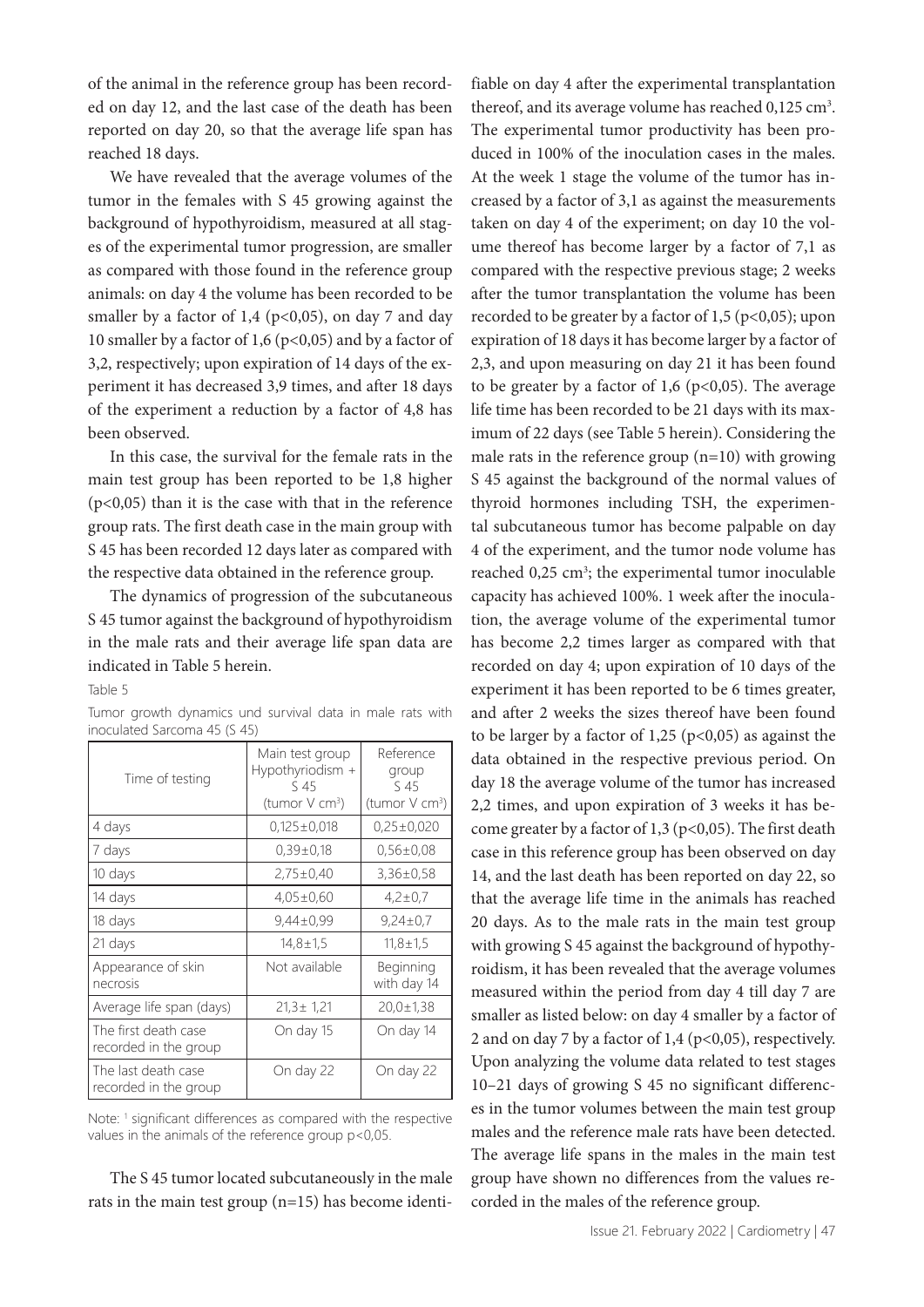# Conclusion

Thus we may conclude that in the outbread albino female rats diagnosed with hypothyroidism (according to evidenced low values of total Thyroxine (T4) and high values of Thyroid-Stimulating Hormone (TSH) in serum) we have observed a delayed increase in the volumes of the tumor nodes produced by Guerin's carcinoma and S 45 upon their subcutaneous inoculation as compared with the respective progression tumor data observed in the reference group, and the life span has been recorded in them to be significantly longer. As to the outbread albino male rats with confirmed hypothyroidism (according to the confirmed low values of total Thyroxine (T4) and high values of Thyroid-Stimulating Hormone (TSH) in serum), we have found that the volumes of the tumor nodes, developed upon the subcutaneous Guerin's carcinoma and S 45 inoculation, have demonstrated an irregular pattern of their growth with some progression slow-down within the first 14 days of the experiment, followed by no-difference effects in the volume increase dynamics between the test and reference group. In this case, no significant differences in the life span values have been revealed. We think these effects should be attributed to a deficiency of Thyroxine as the main thyroid hormone responsible for many aspects in tumorogenesis. The pronounced effect recorded in the female rats in our study is determined by the predominance of estrogens as participants in the control and regulation in the thyroid gland performance.

## Statement on ethical issues

Research involving people and/or animals is in full compliance with current national and international ethical standards.

Conflict of interest None declared.

## Author contributions

The authors read the ICMJE criteria for authorship and approved the final manuscript.

# References

1. Vanderpump MPJ. The epidemiology of thyroid disease. Br Med Bull. 2011; 99: 39–51. DOI: 10.1093/ bmb/ldr030.

2. Clayton JA, Collins FS. NIH to balance sex in cell and animals studies. Nature. 2014; 509: 282–283. DOI: 10.1038/509282a.

3. Bianco AC, et al. American thyroid association guide to investigating thyroid hormone economy and action in rodent and cell models. Thyroid. 2014; 24: 88–168. DOI: 10.1089/thy.2013.0109.

4. Rakov H, et al. Sex-specific phenotypes of hyperthyroidism and hypothyroidism in mice. Biology of sex differences. 2016; 7(1): 36. DOI:10.1186/s13293- 016-0089-3.

5. Krashin E, et al. Thyroid hormones and cancer: a comprehensive review of preclinical and clinical studies. Front Endocrinol. 2019; 10: 59. DOI: 10.3389 / fendo.2019.00059.

6. Tran TV, et al. Thyroid dysfunction and cancer incidence: a systematic review and meta analysis. Endocr Relat Cancer. 2020; 27(4): 245–259. DOI: 10.1530 / ERC-19-0417.

7. Yuan S, et al. Causal associations of thyroid function and dysfunction with overall, breast and thyroid cancer: A two sample Mendelian randomization study. Int J Cancer. 2020; 147(7): 1895–1903. DOI: 10.1002 / ijc.32988.

8. Weng CH, et al. Breast cancer risk in postmenopausal women with medical history of thyroid disorder in the women's health initiative. Thyroid. 2020; 30(4): 519–530. DOI: 10.1089 / th.2019.0426.

9. Yang H, et al. Hyperthyroidism is associated with breast cancer risk and mammographic and genetic risk predictors. BMC Med. 2020; 18(1): 225. DOI:10.1186/ s12916-020-01690-y.

10. Sidorenko YuS, et al. Method for obtaining experimental malignant lung tumors. Patent for invention RU 2375758 C1, 10.12.2009. Application No. 2008133091/14 dated 11.08.2008. [in Russian]

11. Sidorenko YuS, Frantsiyants EM, Tkalya LD. A method for reproducing a malignant process in an experiment. Patent for invention RU 2388064 C1, 27.04.2010. Application No. 2008133088/14 dated 11.08.2008. [in Russian]

12. Kit OI, et al. A method for the prevention of metastatic lung damage in the experiment. Patent for invention RU 2546034 C1, 04/10/2015. Application No. 2013155850/15 dated 12/16/2013. [in Russian]

13. Sidorenko YuS, Kartashov SZ, Frantsiyants EM. Method for the treatment of lung cancer. Patent for invention RU 2123342 C1, 12/20/1998. Application No. 95115286/14 dated 29.08.1995. [in Russian]

14. Zhukova GV, Shikhlyarova AI, Loginova LN, Protasova TP. Effects of combined exposure to low-intensity electromagnetic radiation of the millimeter range and